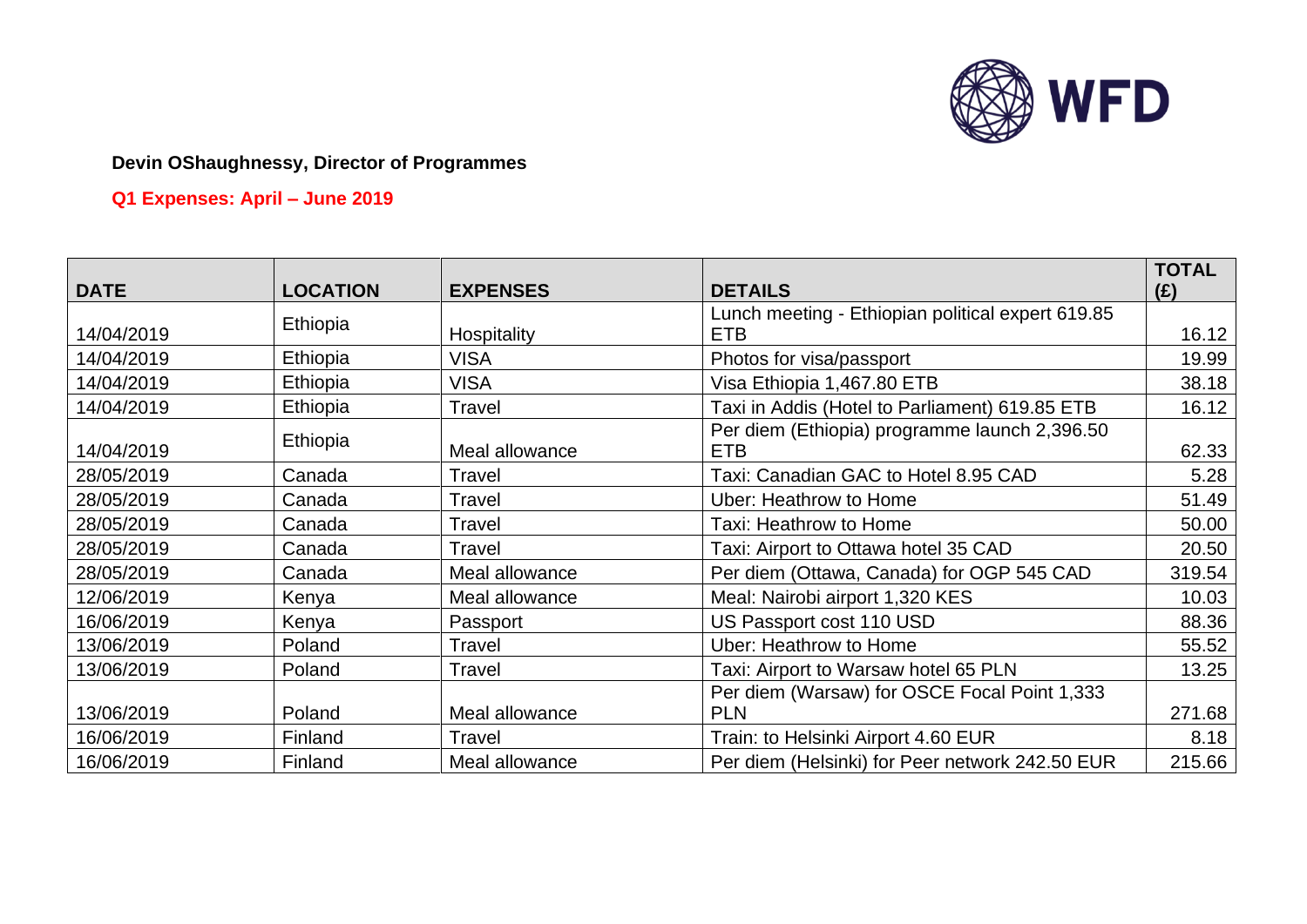

**Q2 Expenses: July – September 2019**

| <b>DATE</b> | <b>LOCATION</b> | <b>EXPENSES</b> | <b>DETAILS</b>                     | <b>TOTAL</b><br>(E) |
|-------------|-----------------|-----------------|------------------------------------|---------------------|
| 26/09/2019  | UK              | Travel          | Transfer: Luton airport to train   | 2.40                |
| 26/09/2019  | UK              | Travel          | Train: Luton to Home               | 15.10               |
| 26/09/2019  | UK              | Travel          | Cost of mailing new passport photo | 6.00                |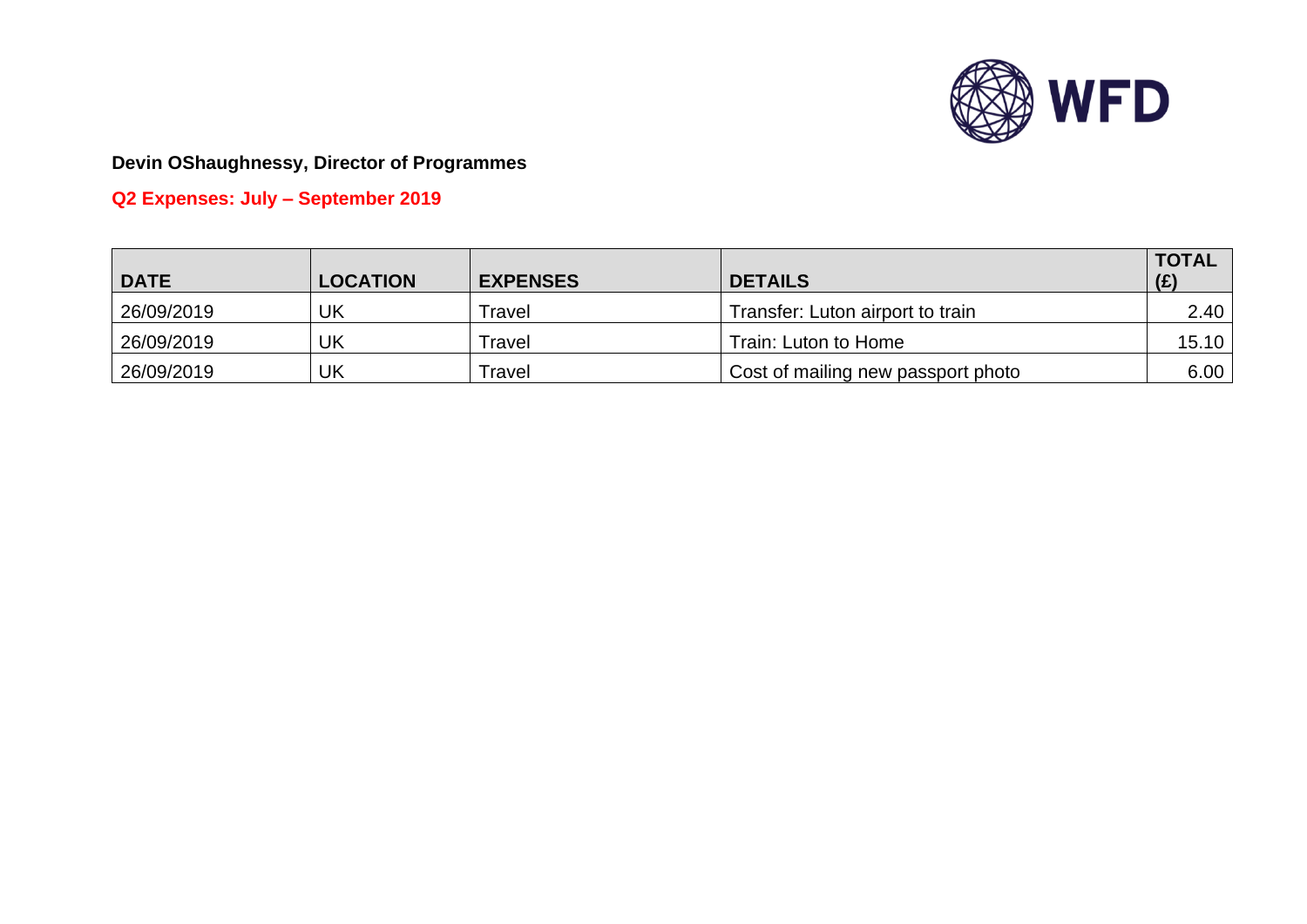

# **Q3 Expenses: October – December 2019**

| <b>DATE</b> | <b>LOCATION</b> | <b>EXPENSES</b> | <b>DETAILS</b>                                              | <b>TOTAL</b><br>(E) |
|-------------|-----------------|-----------------|-------------------------------------------------------------|---------------------|
| 06/10/2019  | Malawi          | Travel          | <b>Uber: Home to Heathrow</b>                               | 44.25               |
| 06/10/2019  | Malawi          | Printing cost   | Extra evening hotel and printing costs 64,705<br><b>MWK</b> | 69.88               |
| 06/10/2019  | Malawi          | Travel          | Car rental in Malawi 200 USD                                | 159.14              |
| 06/10/2019  | Malawi          | Travel          | Taxi: (Malawi) airport to hotel 35 USD                      | 27.85               |
| 06/10/2019  | Malawi          | Visa            | Malawi visa 75 USD                                          | 59.68               |
| 06/10/2019  | Malawi          | Meal allowance  | Per diem (Malawi) oversight visit 95,970 MWK                | 103.65              |
| 12/10/2019  | <b>DRC</b>      | Visa            | DRC Go pass for exit 50 USD                                 | 43.77               |
| 12/10/2019  | <b>DRC</b>      | Meal allowance  | Per diem (DRC) programme launch 535 USD                     | 438.03              |
| 16/10/2019  | <b>Brussels</b> | Travel          | City Tax 12.7 2EUR                                          | 14.61               |
| 16/10/2019  | <b>Brussels</b> | Meal allowance  | Per diem (BRX) for EPD Directors meeting 228<br><b>EUR</b>  | 197.01              |
|             |                 |                 | Taxi fairs for various locations: Brussels, Sierra          |                     |
| 16/10/2019  | Various         | Travel          | Leone, Morocco                                              | 145.27              |
| 30/11/2019  | Greece          | Travel          | Uber: from AGORA mtg to Hotel EUR                           | 37.65               |
| 30/11/2019  | Greece          | Meal allowance  | Per diem (BRX) for IDEA AGORA Mtg 103 EUR                   | 91.33               |